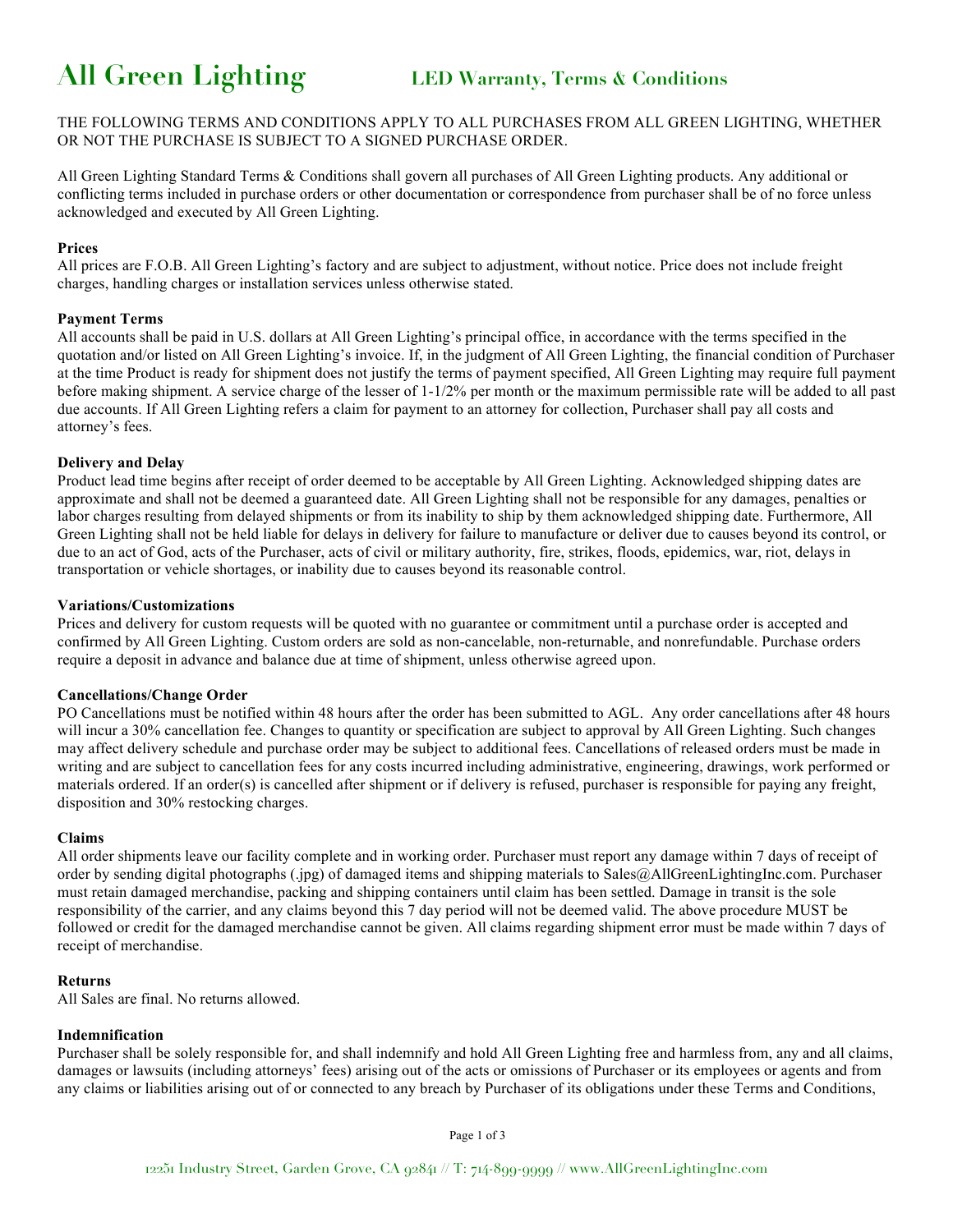# **All Green Lighting LED Warranty, Terms & Conditions**

including, without limitation, any penalties, interest, attorneys' fees and disbursements incurred by All Green Lighting or any person relying upon Purchaser's obligations under these Terms and Conditions.

#### **Confidentiality**

Any proposals, pricing, prints, brochures, drawings, or other information furnished by All Green Lighting and marked as Confidential are intended for confidential use by Purchaser. This information shall remain the property of All Green Lighting, shall not be disclosed or used to the detriment of All Green Lighting's competitive position, and are protected against unlawful use or disclosure by common law and federal and state statutes that cover copyright, patents, trademarks, and trade secrets. Any unauthorized use, printing, copying, disclosure or dissemination of such information may be subject to legal restriction or sanction.

#### **Promotional Material**

All All Green Lighting's drawings, descriptive matter, weights, dimensions, the descriptions and illustrations contained in All Green Lighting's catalogs, price lists or advertisements, are approximate only and intended merely to give a general idea of the goods described therein. Because All Green Lighting is continually researching and improving its products, it reserves the right to improve, correct and/or further modify its designs and specifications.

#### **Warranty**

All Green Lighting's products are tested and found to be operational at the time of manufacture. Provided they are installed and operated in accordance with manufacturer's recommendations, All Green Lighting warrants that its LED fixtures, chips, and drivers will be free from defects in material and workmanship for a period of 5 (five) years or 50,000 hours (whichever comes first) from the date of installation or date of manufacture if installation date is unknown. A Product shall not be considered defective solely as a result of the failure of individual LED components to emit light if the number of inoperable components is less than 10% of the total number of LED components in the Product. Products demonstrated to be defective within the warranty period will be repaired or replaced (at All Green Lighting's sole discretion) at the factory service center at no cost. This warranty applies only to the original purchaser (end user), for use in the fifty United States as specified by All Green Lighting, and is not transferable.

For All Green Lighting retrofit kit purchases, AGL must approve the *final product* which contains the retrofit kit in order to be under warranty.

This warranty provided herein does not cover charges for labor or any other costs incurred in the troubleshooting, repair, removal, installation, service or handling of parts or complete products.

During no period of time will All Green Lighting be responsible for any labor expenses and/or allowances in regards to this warranty. The above warranties do not cover, and All Green Lighting will not be liable for:

- Problems resulting from external causes such as accident, abuse, misuse, mishandling, negligence, fire, theft, vandalism, riot, explosion, natural disaster, or other external causes unrelated to product defect; Defects that result from external causes (including but not limited to line voltage instability, sags, surges, harmonics, photo control) not provided by AGL will not be covered under AGL warranty
- Incompatibility, improper design, manufacture, installation, operation or maintenance of products not supplied by All Green Lighting;
- Products for which All Green Lighting has not yet received full payment;
- Lighting Fixtures that have not been installed in accordance with the latest National Electrical Code, Underwriters Laboratory Bulletins, and ANSI Specifications;
- Conditions demonstrating misuse, faulty installation, misapplication, extreme environmental conditions beyond those defined in the product specification, under/over voltage situations, lack of compliance with applicable instructions, improper or inadequate maintenance, negligence, accident, or tampering;
- Situations in which All Green Lighting chips and drivers are replaced with those from other manufacturers and/or the improper installation of All Green Lighting's products by the installer of said products. For example, the above warranties would not cover problems resulting improper installation. Accessory products not manufactured by All Green Lighting, including all photo sensors, motion sensors, and step down transformers are specifically excluded from all warranty provisions provided herein and are covered only by the accessories' respective manufacturer's warranty. Furthermore, any damage caused to AGL systems caused either directly or indirectly by the failure or malfunction of the accessory product(s) shall void the AGL warranty.
- Unless otherwise specified by signed agreement, warranty is automatically activated after All Green Lighting receives a completed warranty registration form within 30 days after installation. Proof of installation date may be required. An acknowledgment will be sent for each registration along with a reference number for future correspondence.

Page 2 of 3